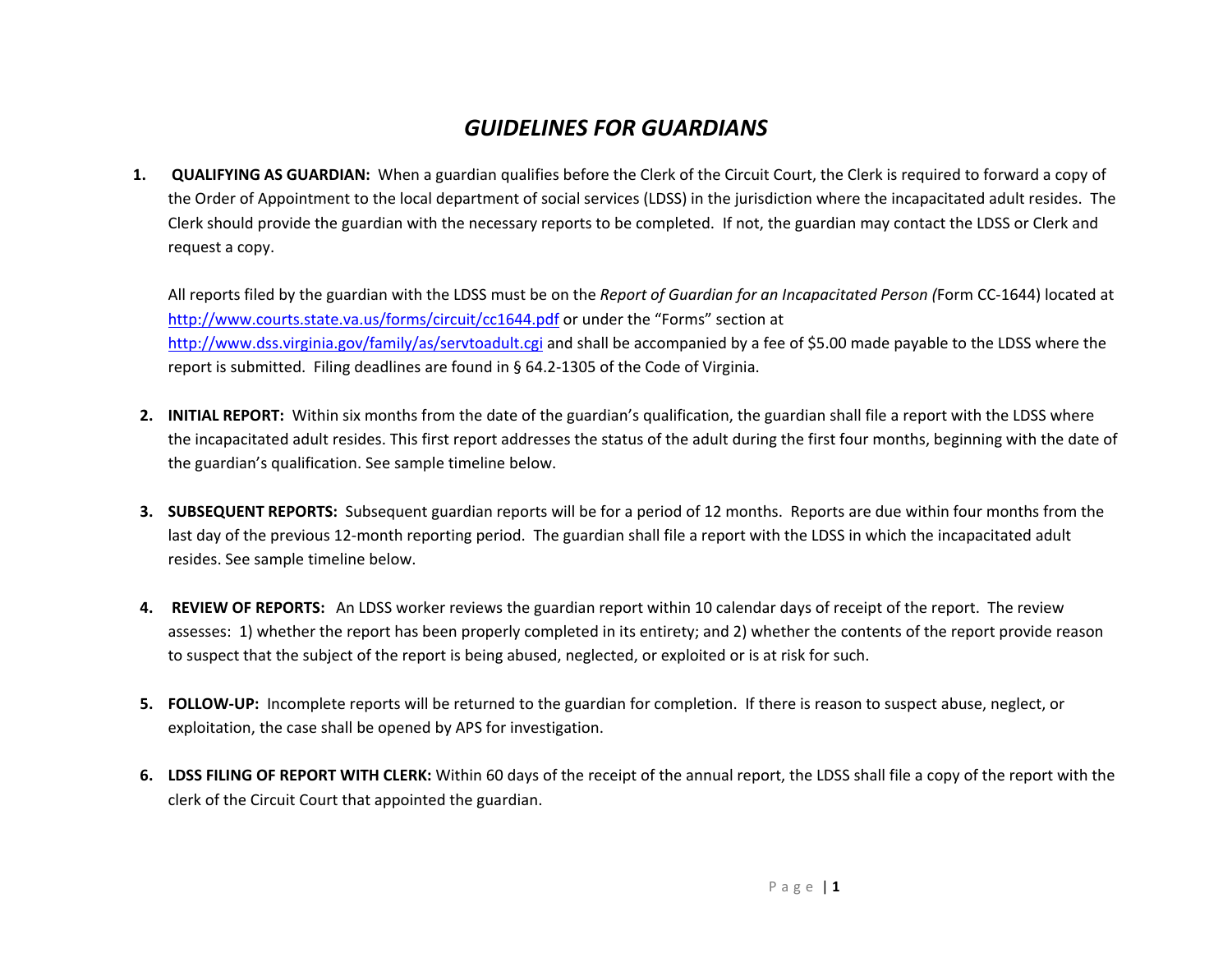- **7. FAILURE TO FILE THE REQUIRED REPORT:** If the guardian fails to file <sup>a</sup> required report within 30 days of its due date, the LDSS may send the guardian <sup>a</sup> notice that the annual report is overdue. If, after <sup>a</sup> good faith effort by the LDSS to obtain the report, and the guardian continues to fail to submit the report within four months from the last day of the reporting period, and the well‐being of the adult is unknown or in question, the LDSS shall, at its discretion, open an APS report and investigate. Twice yearly, the LDSS shall file with the appropriate Circuit Court <sup>a</sup> list of all guardians who are more than 90 days delinquent in filing the annual report.
- **8. DEATH OF THE ADULT; FINAL REPORT:** When the adult dies, the guardian must prepare <sup>a</sup> summary report and include with the report the notice of the adult's death. The summary report will be filed with the LDSS. This report must be filed as soon as possible, but no later than 12 months following the previous report.

## **9. SAMPLE TIMELINE:**

## **Initial Report:**